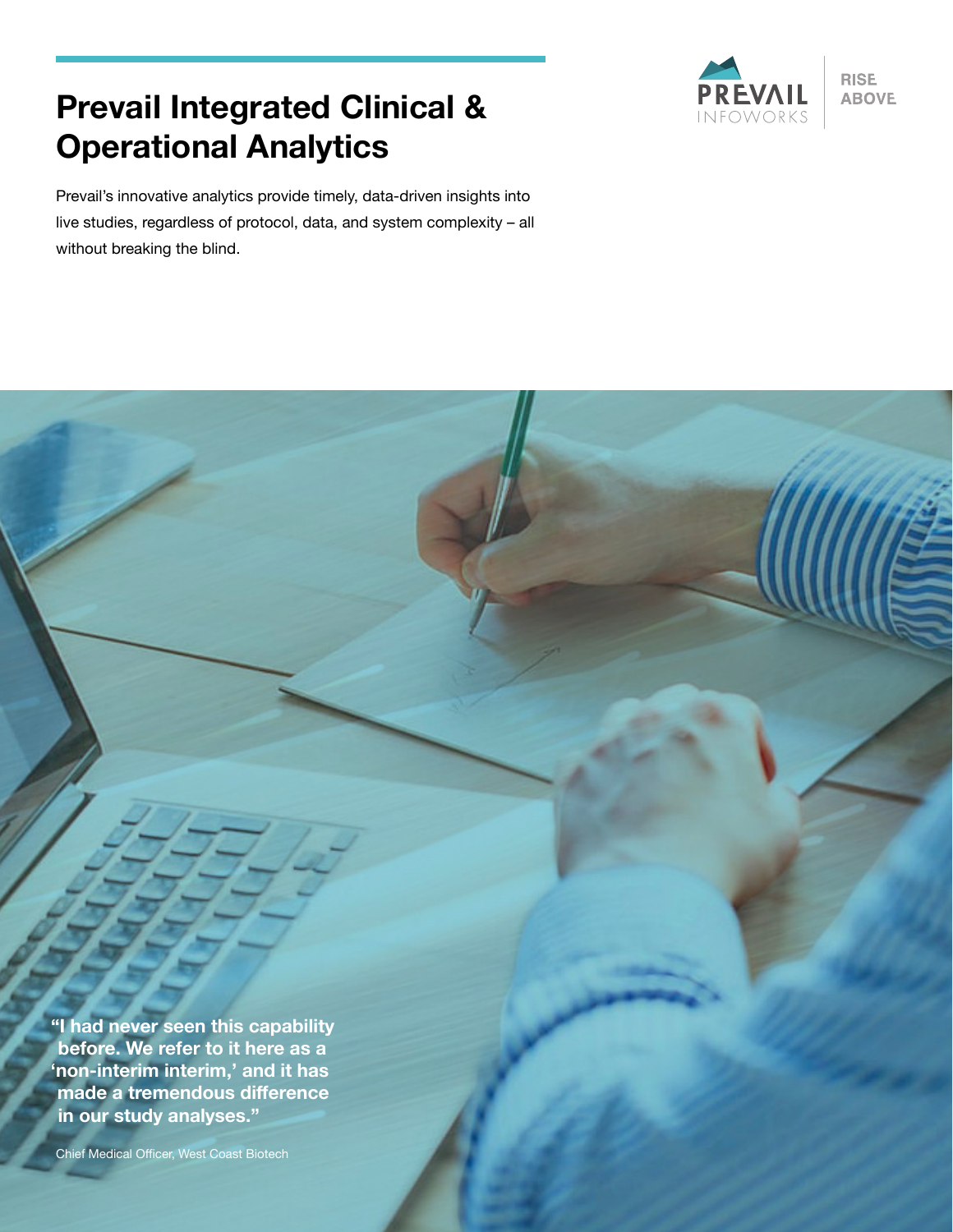## **PREVAIL UNIFIED ANALYTICS SELECTED CUSTOMER RESULTS**

Leveraging insights from Prevail's innovative technology, customers have:

Achieved Fast Track designation and approval for a rolling NDA submission from the FDA, accelerating development timelines by several months

Had Phase II studies accepted as pivotal studies, saving millions in development costs and further reducing project timelines

Reduced patient ineligibility to less than 1%, with the study completed ahead of schedule and reaching all primary and secondary endpoints

Discovered promising new therapeutic indications in study data, with high potential commercial value

Avoided a clinical hold, saving \$9 million in additional study costs

**"We were up and running with integrated clinical, logistics, and financial oversight in 17 days for our large Phase III study, and enrolled the first patient on the 18th day."**

Head of Clinical Operations, East Coast Biotech

#### **KEY STATS**

Unify visualizations and reporting from

# **>15 Data Sources**

Implement in less than





# **Integrated Analytics**

*Improve study success with early observations of aggregated data across studies and programs* 

Prevail's innovative analytics provide timely, data-driven insights into live studies, regardless of protocol, data, and system complexity – all without breaking the blind. With advanced visibility into aggregated clinical and operational data at their fingertips, sponsors are making faster and moreinformed decisions to achieve their study endpoints, enhance patient safety, and reduce risk.

Deployed as Software-as-a-Service, Prevail Unified Analytics can be implemented in just 4-6 weeks, even in studies already underway – and is often up and running in just 15 days. All clinical, operational, diagnostic, and accounting data is automatically and continually integrated into a central repository for rapid and comprehensive analysis – from any source or system.

Clinical researchers thus get rapid, direct access to analytics and visualization tools without requiring IT or programming involvement, applying their knowledge and expertise to adjust data parameters on the fly and see the results immediately.



Source and systemagnostic, Prevail's technology easily aggregates and analyzes data from any system and source, including EDC, CTMS, labs, imaging, ECG, safety, IRT, ePRO, accounting, and more.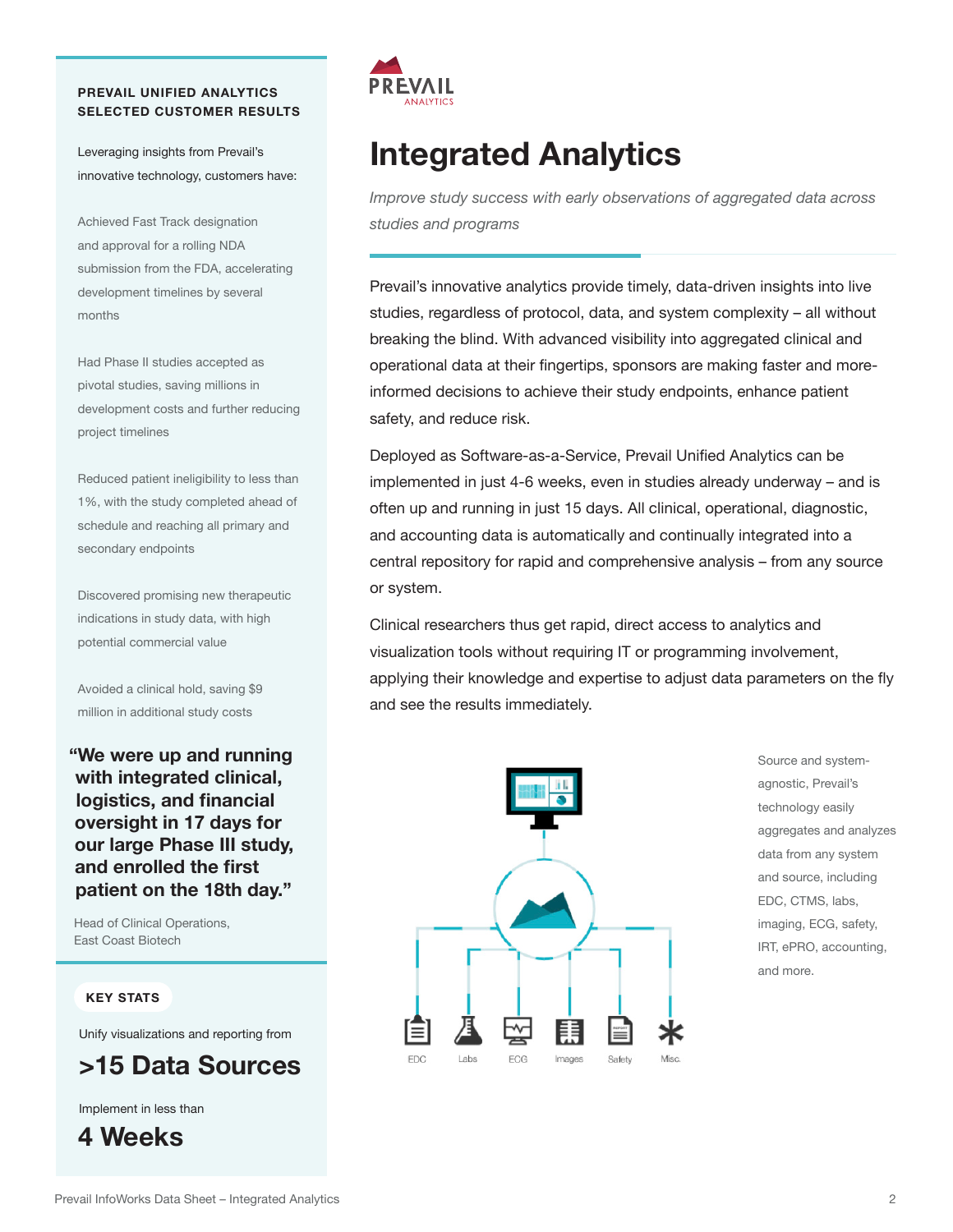

### **Prevail Unified Analytics: Key Features & Benefits**

#### *Accelerate Timelines*

Quickly obtain data-driven insights into hidden trends, correlations, and outliers in aggregated data and workflow processes to enable agile clinical development, while streamlining operations and data flow across sites, systems, CROs, labs, and more. Easily provide the data and analysis necessary to support expedited regulatory programs such as Fast Track and rolling submissions.

#### *Improve Outcomes*

Obtain real-time, actionable intelligence into every aspect of your study - from operational metrics tracking, to visual patient profiles, to safety and efficacy trends, to data quality and compliance. Knowledge is always at your fingertips with comprehensive analytics and reporting, without requiring programmers or IT support.



Prevail's unique ability to provide a unified view of a study encompassing all clinical and operational data sources has helped customers reduce development timelines by months, and study costs by millions of dollars.

*AAAAAAAAAAA*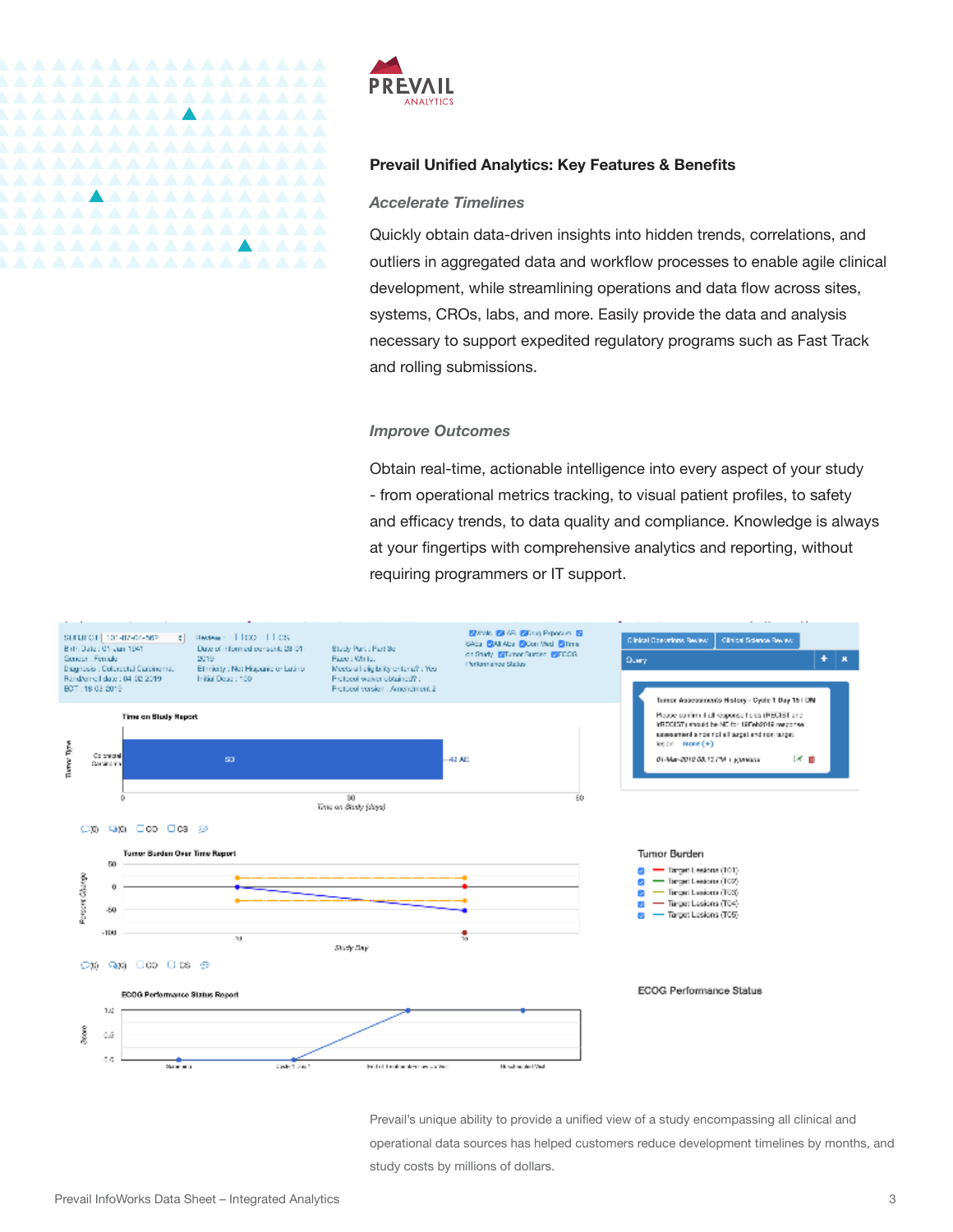

# *Reduce Cost*

Leverage higher-quality data and analytics to reduce the need for additional trials. Increase internal efficiency and quickly implement protocol amendments with greater accuracy by integrating clinical data with workflows and processes. Maximize the benefits of your existing systems while reducing legacy overhead.

#### *Minimize Risk*

Get advance visibility across your clinical programs to identify problems sooner. Quickly verify study assumptions against real-time data to enhance patient safety, prevent quality problems, and avoid cost overruns and trial delays.

# *Fast Time-to-Value*

Thanks to more than 100 pre-built connectors to commonly used vendor systems, you can start seeing the benefits of Prevail technology in as little as two weeks for simpler studies, and in six weeks or less for even the most complex protocols. Our innovative SaaS technology fully automates the data extraction process from any existing internal system, as well as external ones provided by CROs and other service providers - independent of whether a system supports APIs or SFTPs, and in any format (e.g. not only SAS).

<u> AAAAAAAAAAAAAAA</u>

<u> AAAAAAAAAAAAAAAA</u>

<u>\AAAAAAAAAAAAAAAA</u>